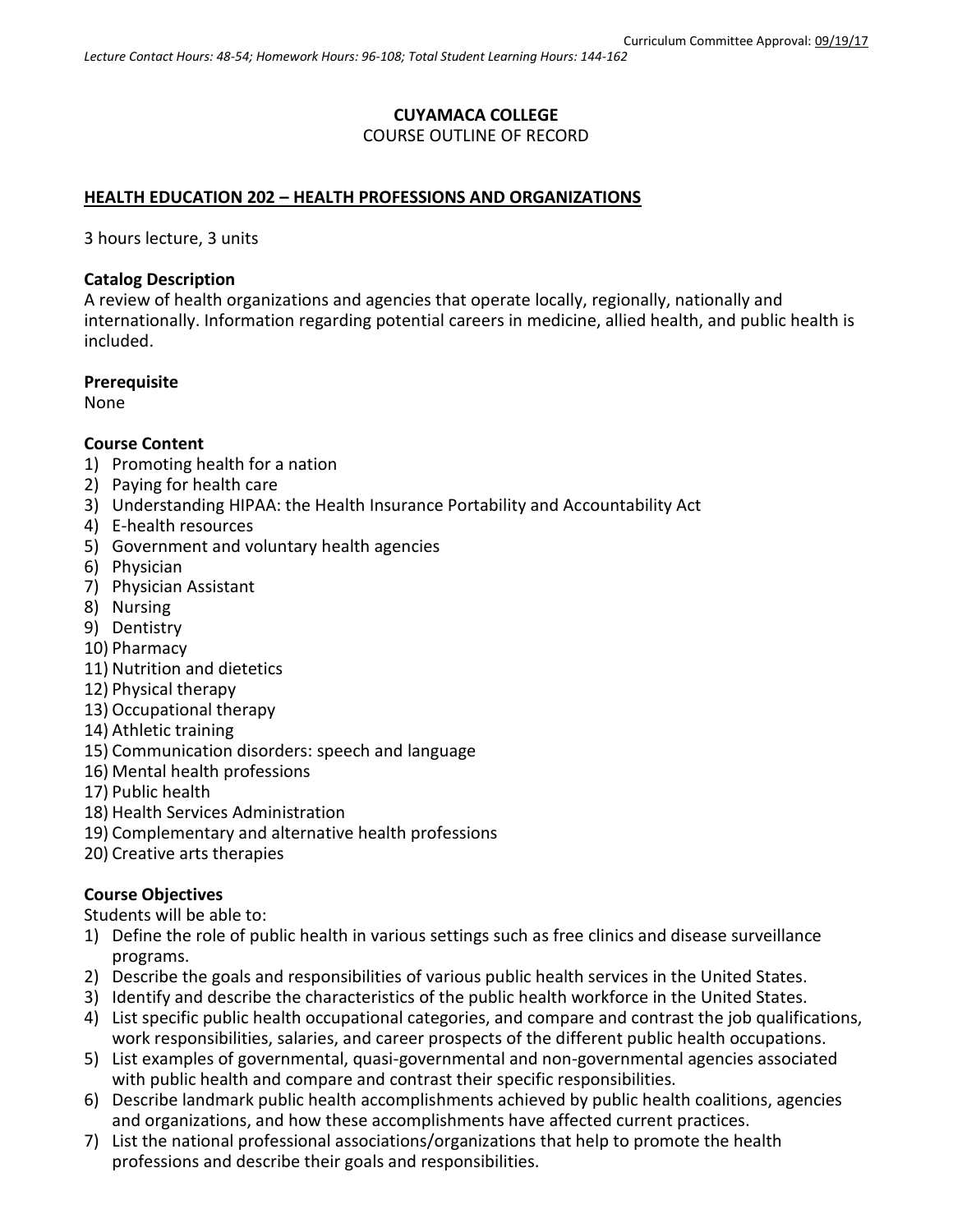- 8) Analyze the specific functions of a professional association/organization, describe the criteria by which a person can become a member, and identify the benefits derived from membership in a professional organization.
- 9) List, categorize and assess the professionalism of journals that publish articles related to various aspects of public health.
- 10) Identify and utilize reputable online computerized databases for finding public health information.
- 11) Use criteria learned in class to evaluate the accuracy and reliability of research-based and nonresearch-based health information.

## **Method of Evaluation**

A grading system will be established by the instructor and implemented uniformly. Grades will be based on demonstrated proficiency in subject matter determined by multiple measurements for evaluation, one of which must be written essay exams, skills demonstration or, where appropriate, the symbol system.

- 1) Quizzes and exams that measure students' ability to identify, describe and/or provide examples of public health professions, agencies, and organizations.
- 2) Written assignments that demonstrate students' ability to analyze and evaluate the purpose and function of various public health-related entities including professional organizations, public service institutions, clinics, etc.
- 3) Written and orally presented assignments that demonstrate students' ability to evaluate the characteristics of a reputable journal, website, etc., designed for the dissemination of public health information.

# **Special Materials Required of Student**

None

**Minimum Instructional Facilities**

Smart classroom

# **Method of Instruction**

Lecture and group discussion

# **Out-of-Class Assignments**

- 1) Assigned reading
- 2) Development of a PowerPoint presentation regarding an assigned health profession
- 3) Written analysis of the local job market in regards to various health profession
- 4) Written review of various health profession career websites including identification of resources for education and training

## **Texts and References**

- 1) Required (representative example): Cross, et al. Stanfield's Introduction to Health Professions. 7th edition. Jones and Bartlett, 2017.
- 2) Supplemental: None

# **Student Learning Outcomes**

Upon successful completion of this course, students will be able to:

- 1) Define the role of public health in various settings such as free clinics and disease surveillance programs.
- 2) Identify and describe the characteristics of the public health workforce in the United States.
- 3) List specific public health occupational categories, and compare and contrast the job qualifications, work responsibilities, salaries, and career prospects of the different public health occupations.
- 4) List the national professional associations/organizations that help to promote the health professions and describe their goals and responsibilities.